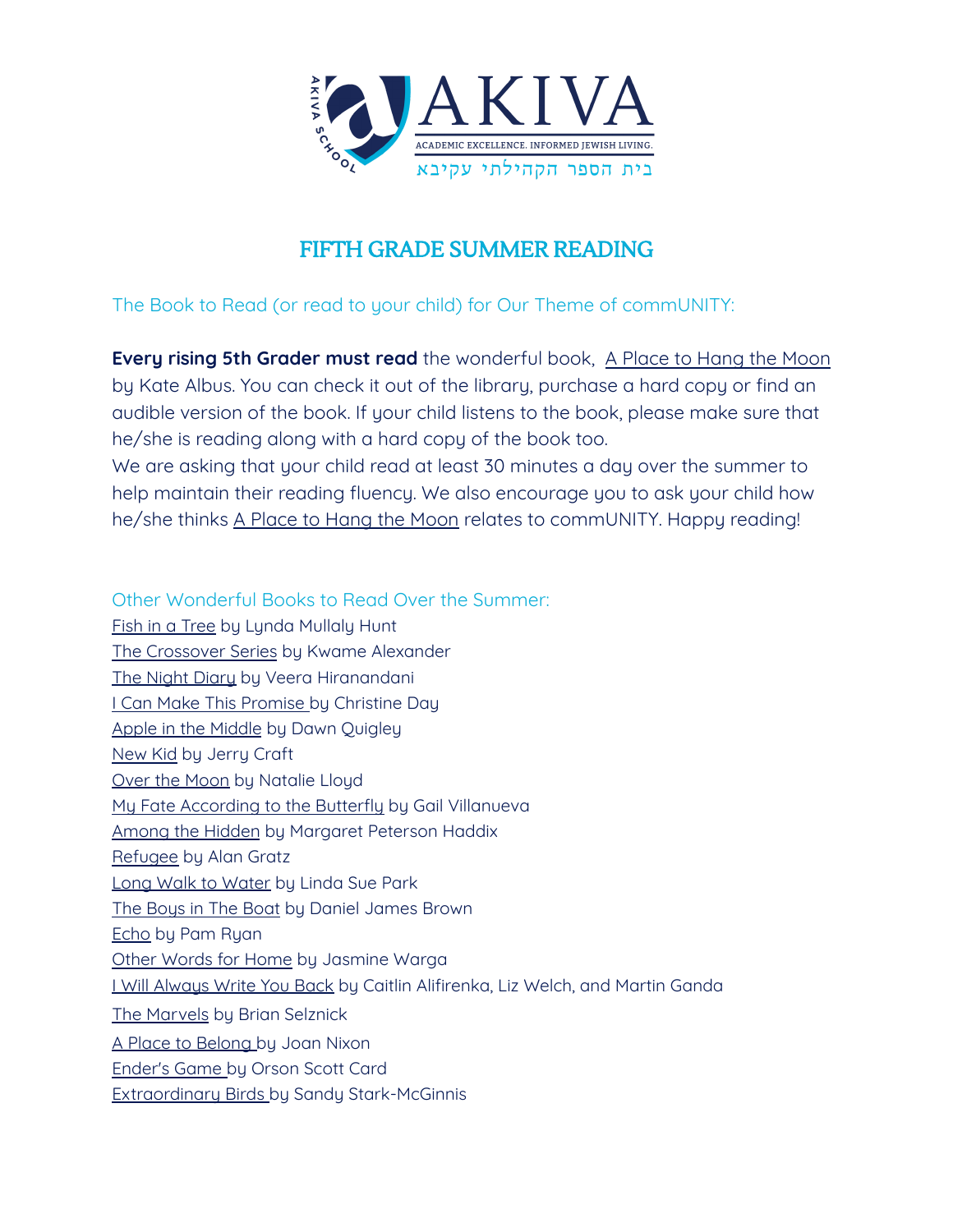The Devil's Arithmetic by Jane Yolen Bridge to Terabithia by Katherine Paterson Front Desk by Kelly Yang Walk Two Moons by Sharon Creech Greenglass House by Kate Milford **Blackbird Fly by Erin Estrada Kelly** Hello, Universe by Erin Estrada Kelly Roller Girl by Jamieson House Without Walls by Ching Yeung Russell The Girl that Drank the Moon by Kelly Barnhill Stella by Starlight by Draper

**Classics** The Secret Garden by Burnett The Phantom Tollbooth by Juster The Black Stallion by Farley

Challenging Classics House on Mango Street by Sandra Cisneros To Kill a Mockingbird by Harper Lee Little Women by May Alcott

Picture Books are not just for our youngest readers. The reading level of many picture books is at the 5th and 6th grade reading level and many are filled with rich language and deep meaning. Encourage your child to read some of the ones listed below: Peppe the Lamplighter by Elisa Bartone For the Right to Learn: The Malala Yousafzai Story by R.Langston-George and Janna Rose Bock Goin' Someplace Special by Patricia McKissack and Jerry Pinkney Alejandro's Gift by Richard E. Albert The Raft by Jim LaMarche Pink and Say by Patricia Polacco The Name Jar by Yangsook Choi The Boy Who Drew Birds by Jacqualine Davies Thank You Omu by Oge Mora All Because You Matter by Tami Charles and Brian Collier